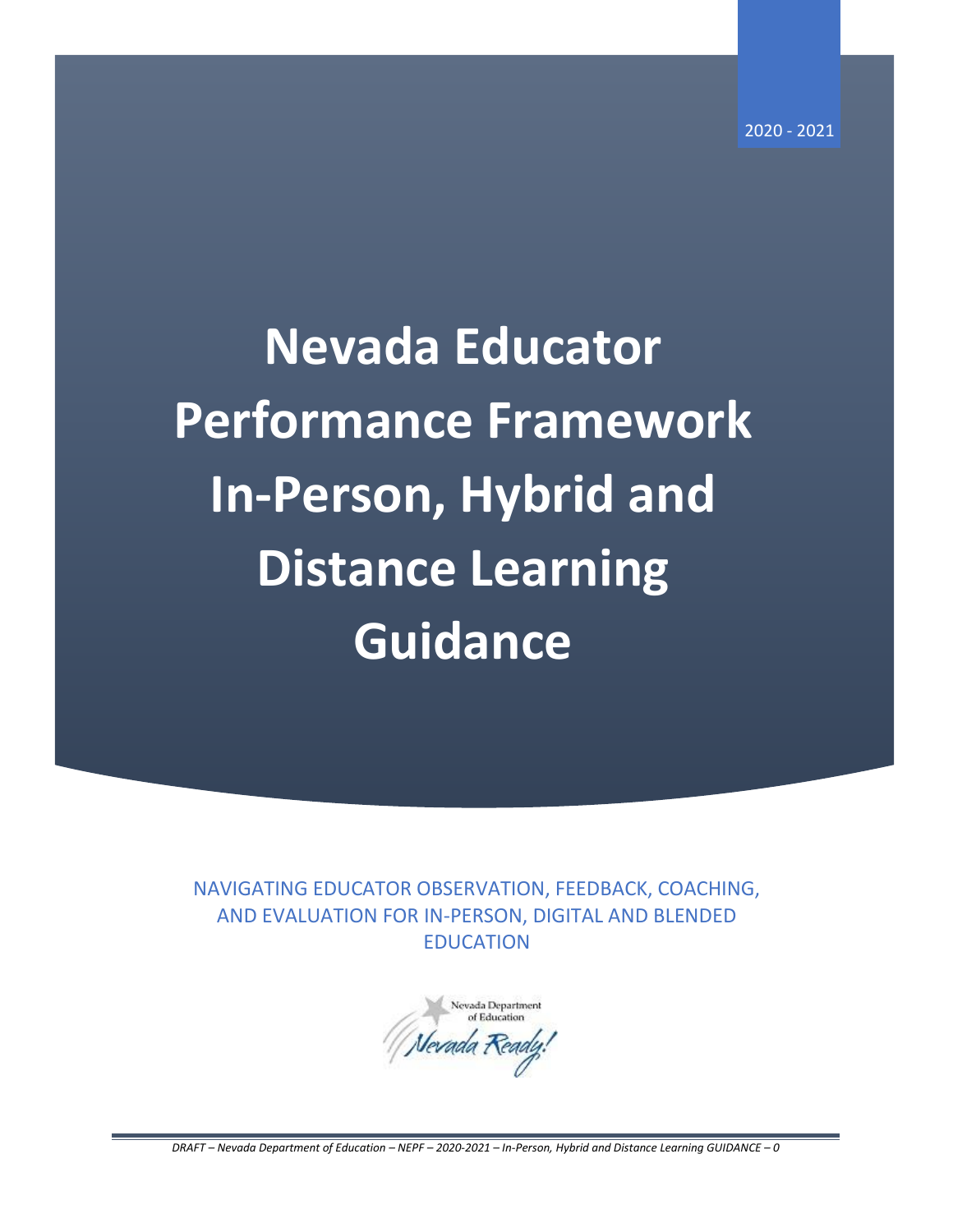#### Introduction

During the summer of 2020, Department staff have worked with representatives from around the state, ranging from district personnel and heads of professional organization to administrators and teachers, to establish guidance around the implementation of the NEPF during the 2020-2021 school year. In line with the resounding mantra over the past several months, these are unprecedented times and the work group has striven to recognize this and acknowledge that teacher practice has had to change drastically as a result. Although not requested, this is an opportunity to reconsider and reframe. As the group headed into this work, the concern was not looking for quick fixes or compliance-driven mandates; instead the work has been guided by one driving question, *what does it mean to teach well in this changing environment and how can we support educators in doing so?* The work group pursued equity of voice from all members, striving to be cognizant of the different blend of digital learning contexts in which educators will have to work and the different traumatic situations they may be facing. It is the intent of the work group and the Department that the resulting guidance, shared in the subsequent pages, begins to provide the support and clarity necessary to make the most of the current situation and leverage the NEPF as a tool to continue to build the capacity of educators to ensure that all students are college-, career-, and life-ready.

It is vital that evaluators collaborate with educators to understand the impact the different classroom environments and context will have on practice. Evaluators should provide supports and positive feedback to assist educators with the transition to ensure a cohesive climate and culture.

Please contac[t kgcollins@doe.nv.gov](mailto:kgcollins@doe.nv.gov) with questions, feedback, or for additional support and partnership around any of the guidance and resources included.

#### Acknowledgements

The Department would like to acknowledge and appreciate members of the work group who shared their time and insight to develop this guidance. These members include Alyson Kendrick, Andrea Connolly, Brenda Pearson, Brian Wallace, Don McHenry, Erik Skramstad, Hope Blinco, Jennifer Ward De Joseph, John Anzalone, Kari Pryor, Kenneth Belknap, Lisa Rustand, Lorrie Sparks, Marissa McClish, Phil Kaiser, Stephanie Vincent, Sue Moulden, and Vikki Courtney. Additional gratitude is extended to Claire Abbott from the Educator Effectiveness team at the Massachusetts Department of Elementary and Secondary Education and to April Patterson, David Miller, Lin Soriano, and Rebecca Richey of Nevada Learning Academy. Nevada Department of Education staff supporting this work included Kristin Withey, Nicole Squire, Alberto Quintero, KellyLynn Charles, Jayne Malorni, Cindi Chang, and Kathleen Galland-Collins.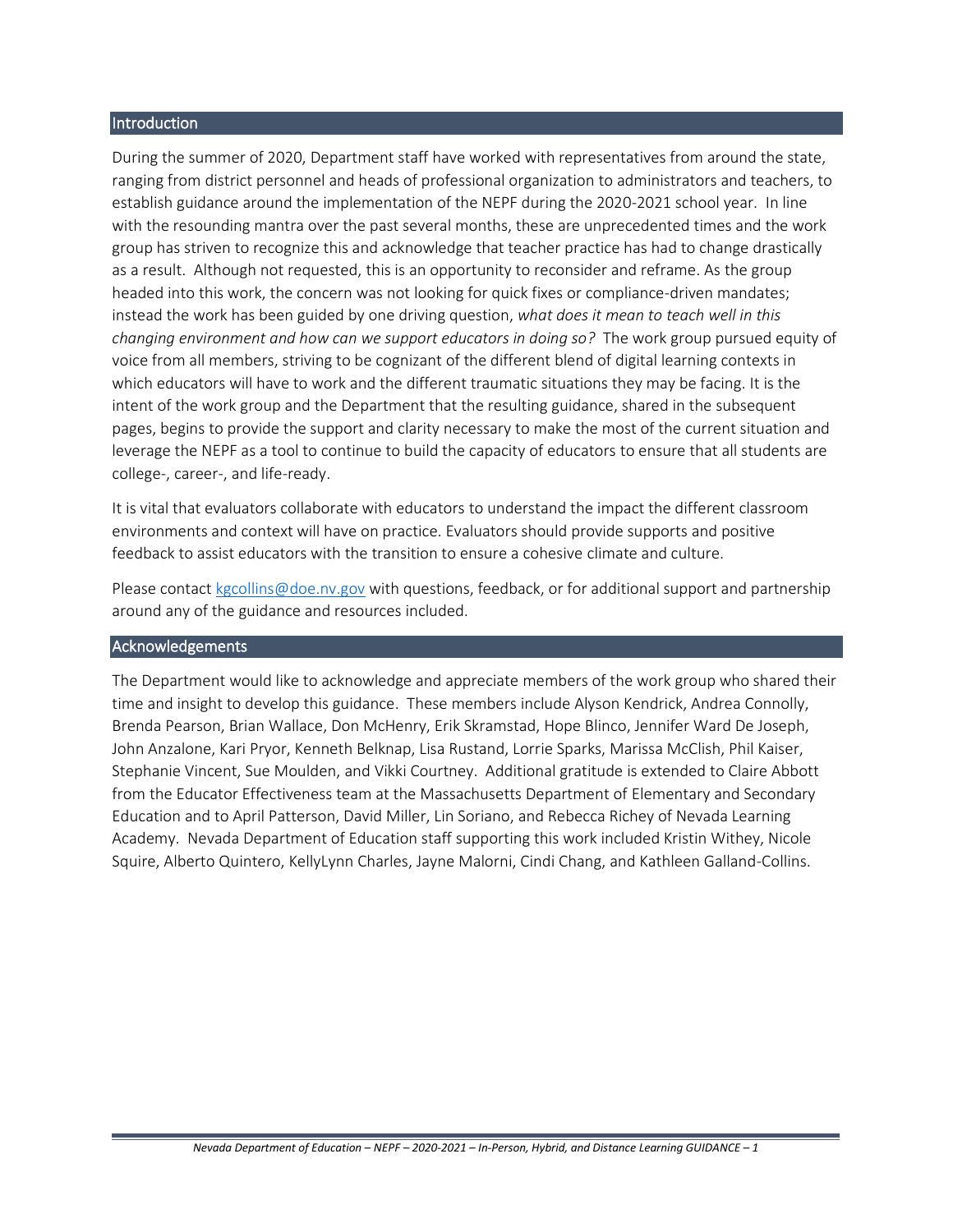# SPOTLIGHT ON NEVADA'S GUIDANCE FOR OBSERVATION, FEEDBACK, COACHING AND EVALUATION

# *What does it mean to teach well in this changing environment and how can we support educators in doing so?*

Since its inception in 2011, the Teachers and Leaders Council and its Nevada Educator Performance Framework (NEPF) have been based on the belief that:

- All educators can improve through effective, targeted professional development, as identified through the evaluation process and connected to district improvement plans and goals designed to inform and transform practice
- An effective evaluation system must include clear expectations for both professional practice and student growth as well as fair, meaningful, and timely feedback
- A consistent and supportive teacher and administrator evaluation system includes opportunities for self-reflection and continuous, measurable feedback to improve performance of students, teachers, administrators, and the system
- The evaluation system must be part of a larger professional growth system that consistently evolves and improves to support the teachers and administrators that it serves

As we approach education and educator support in this changing environment, these continue to be of the utmost importance and are reflected in the following pages. Expectations delineated in NRS 391.650- 730 must be maintained, however this guide is designed to support educators and their evaluators as they navigate observation, feedback, coaching and evaluation in digital or blended education. The purpose is to provide guidance that proves useful in each educator's individual context across the state of Nevada. The recommendations below are presented in the sequence of expectations found in the NEPF protocols and NRS 391.650-730. Because of this, it is suggested to utilize this document alongside the standard NEPF Protocols.

### STEP 1: EDUCATOR SELF-ASSESSMENT

As educators approach a digital or blended learning environment, comprehensive self-reflection becomes the key to a successful year. Educators are asked to consider their experiences and expertise delivering different modes of instruction. They should identify strengths that could be leveraged and shared with peers along with areas on which they will want to focus and may need additional support. Educators are encouraged to use the updated alternate self-assessment (renamed Self-Monitoring Tool) provided as a supporting tool to assist in this reflection process.

### STEP 2: PRE-EVALUATION CONFERENCES, ANALYSIS, GOAL SETTING AND PLAN DEVELOPMENT

Upon completion of this targeted reflection, the second step of the evaluation cycle includes goal setting. It is recommended that the educator continues to set the Student Learning Goal (SLG) around the needs of their students that have been revealed through a needs assessment, as is standard practice. The Professional Practice Goal (PPG) should then be established to ensure that the educator is able to meet the SLG by growing professionally in the areas identified through the self-monitoring tool. It is important to consider how educators' professional goals may need to shift to support student learning needs across the various learning contexts. Further, educators and evaluators are reminded that the goals established at the beginning of the year may be adjusted as additional areas of need reveal themselves. The evaluator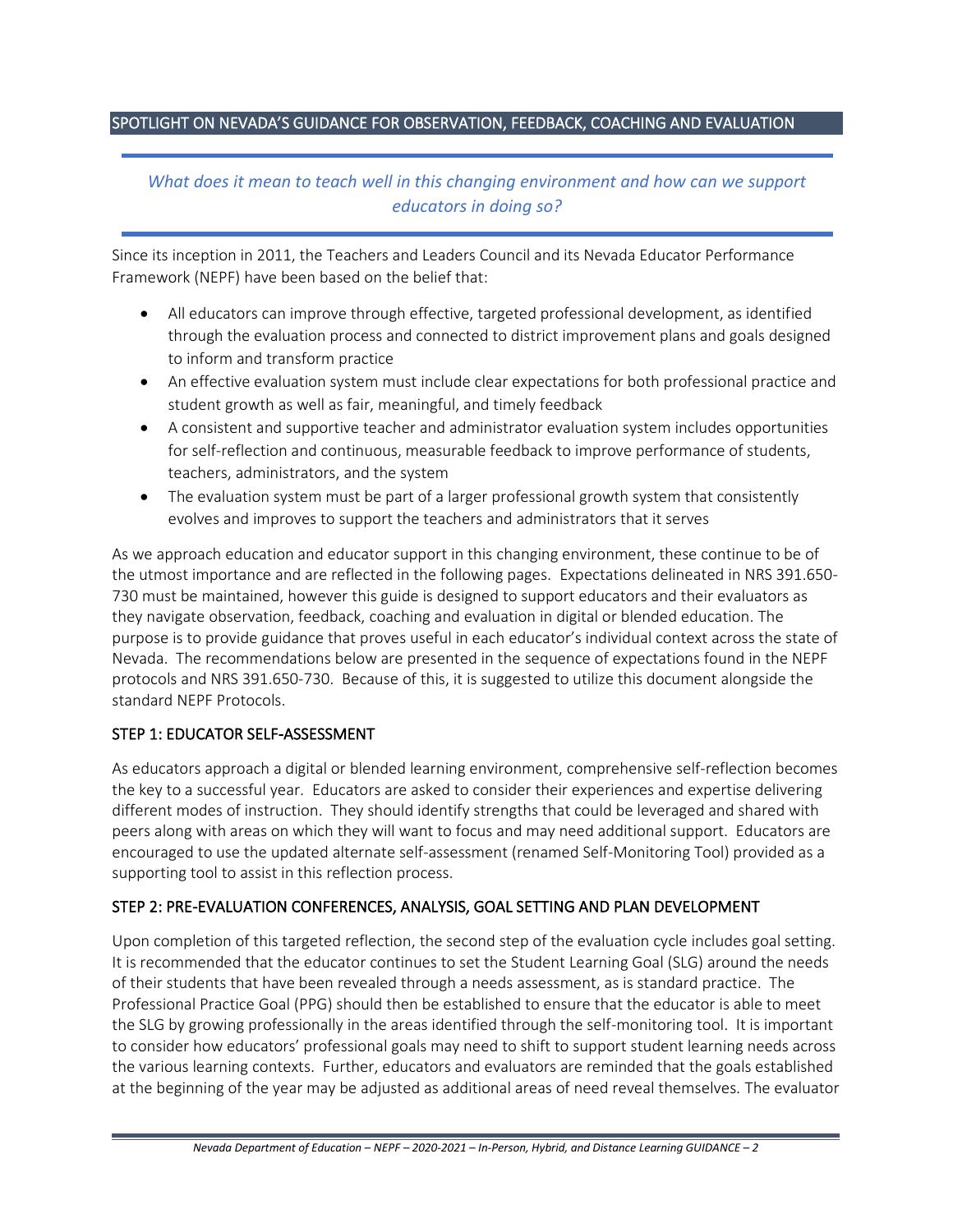analyzes the educator's proposed SLG and PPG alongside the NEPF rubrics. The educator and evaluator agree on the goals.

During the pre-evaluation and pre-observation conferences, it is critical that the educator and evaluator engage in discussions not only around the standard topics identified in the Protocols (see page 9), but also include a conversation about the areas of need identified in the self-assessment. The educator and evaluator should then collaborate to design the Educator Plan to include any trainings or professional learning opportunities that will be necessary to support the PPG and SLG.

# STEP 3: PLAN IMPLEMENTATION: OBSERVATIONS, REVIEW OF EVIDENCE, AND CONFERENCES

During observation cycles, evaluators complete observations and review evidence to provide feedback for improvement and ensure timely access to supports. As educators approach instruction in a new context, feedback and support become even more critical. Observations and evidence-gathering should occur across all contexts in which an educator is expected to provide instruction. Because educators and evaluators may be unfamiliar with options for digital or blended evidence sources, the pre- and postobservation conference should be leveraged to discuss these. A tool has been provided to assist educators in the identification of additional sources of evidence available in these environments. This list of evidence is not exhaustive and may be refined as educators and evaluators implement observation cycles in the digital or blended contexts. Evaluators are encouraged to select at least two sources of evidence from this tool to develop their feedback on a given indicator. This tool also provides an alignment with the National Standards for Quality Online Teaching (NSQ). It should be noted that this alignment is not exclusive; some NSQ standards may align with multiple NEPF indicators but are only represented under one indicator for sake of brevity.

### STEP 4: MID-CYCLE GOALS REVIEW

As with the NEPF for face-to-face settings, the Mid-Cycle Goals Review remains a critical step in the process. A conference should be held to discuss progress toward attaining goals. The educator and evaluator may choose to discuss the tool(s) selected to measure student growth and discuss whether the identified measure is still reasonable in the digital or blended context. The educator may choose to use the self-monitoring tool as a resource to support continued self-reflection and highlight professional growth made and areas in which additional support is needed. At this point, the educator and evaluator may choose to revise SLG and/or PPG goals in response to changes in the educational setting, student, or educator needs. This review provides an opportunity to ensure that all professional learning needs have been met and/or identify additional supporting resources.

### STEP 5: END-OF-CYCLE SUMMATIVE EVALUATION AND POST-EVALUATION CONFERENCE

While the final step of the evaluation cycle for the 2020-2021 school year remains a scored summative evaluation, the evaluation and conference should serve as a way for educator and evaluator to review and identify successes and to strategize additional approaches and professional learning opportunities to ensure continued growth and increased success for the upcoming school year.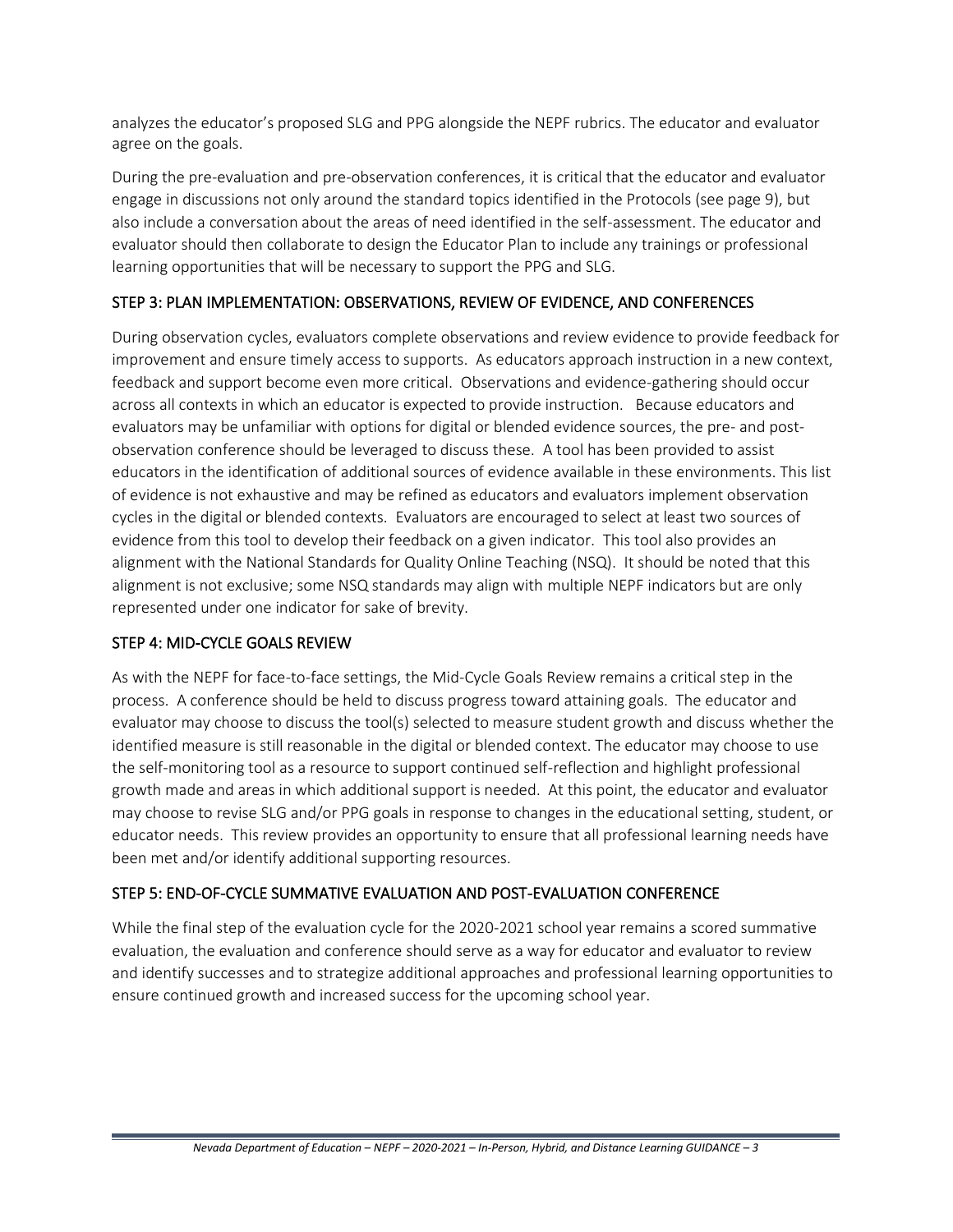### SPOTLIGHT ON STUDENT LEARNING GOALS

A work group of representatives from across the state convened in January 2020 to develop recommendations for clarification and updates to the Student Learning Goal component of the NEPF. These recommendations were presented to and approved by the Teachers and Leaders Council that month. The recommendations most pertinent to support educators providing digital or blended learning are highlighted here. Please refer to the 2020-2021 NEPF School Administrator and Teacher Protocols for additional SLG guidance.

- At least one source of growth or achievement should be used across multiple points in time to show evidence of instructional impact.
- Assessments used to measure student growth may be course-embedded and do not have to be used exclusively to measure progress towards the SLG. Additionally, while assessment priorities are still in regulation [\(R138-17\)](https://www.leg.state.nv.us/Register/2017Register/R138-17AP.pdf) and must be followed, the primary feature of an assessment selected to measure the SLG should be its alignment to the identified content standard. Educators may modify existing assessments or develop new assessments if those options better measure student progress towards their identified goal than a standardized assessment.
- The SLG target may address an educator's caseload, a single class, or a subset of students. Tiered targets may be necessary to address the needs of all identified students (e.g. students performing differently on baseline measures of student achievement or students whose growth may have a different end of course target than other students of the identified population). If a subset of students is used or if tiered targets are set, rationale should be provided.

#### SPOTLIGHT ON EQUITY AND PROVISION OF HIGH-QUALITY EDUCATION FOR ALL STUDENTS

For the purpose of the NEPF, 'all students' refers to the diversity found in all classrooms: various levels of learning, working pace, experience, and backgrounds (e.g., language, culture, socio-economic status). A teacher must demonstrate that all students are being well served by instruction. While not always directly observable, the teacher must demonstrate through other evidence sources that he or she has made every possible effort to reach all students. The work group does wish to acknowledge the difficulty that may arise in capturing an entire caseload of students in academic tasks during synchronous and asynchronous learning situations, but reminds educators that the intent of the teacher and administrator should always be to make every attempt to serve all students. It should be noted, however, the student learning goal allows for a targeted student population within an educator's caseload. Within the SLG, 'all students' refers to that targeted population.

#### WHEN WILL DISTRICTS SUBMIT EVALUATION RATINGS TO NDE FOR THE 2020-2021 SCHOOLYEAR?

While NDE recognizes the unique contexts resulting from COVID-19, districts are required to complete educator evaluations pursuant to NRS 391.650-730 and submit the data in July of 2021.